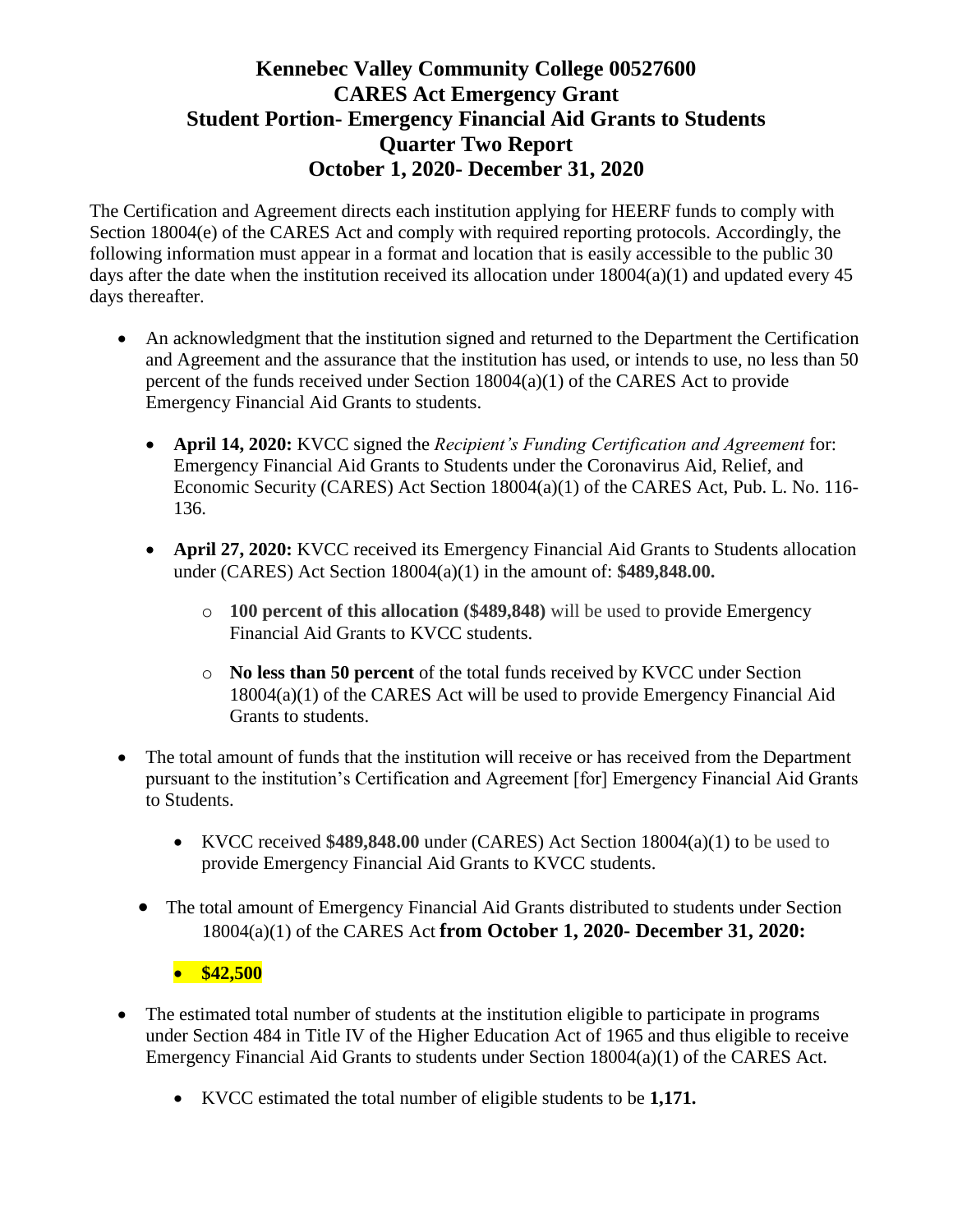- The following federal criteria were used to identify students who were eligible to apply for funding:
	- o Submitted and verified (if applicable) an official 2019-2020 or 2020-2021 FAFSA (Free Application for Federal Student Aid);
	- o Enrolled in a degree or certificate program at KVCC;
	- o Have a high school diploma, home school diploma, or GED;
	- o Be making satisfactory academic progress as determined by Financial Aid;
	- o Not owe a refund on a federal Title IV education grant;
	- o Not be in default on a federal Title IV education loan;
	- o Be a U.S. citizen, permanent resident, or other eligible non-citizen;
	- o Not have fraudulently exceeded federal Title IV education loan limits;
	- o Be registered with the Selective Service if male and required to register;
	- o Have a valid Social Security Number;
	- o Not have a federal or state conviction for using or distributing illegal drugs while receiving federal Title IV education assistance
	- o Not enrolled exclusively in an online program as of March 13, 2020
- Kennebec Valley Community College added additional criteria as follows:
	- o The student must be enrolled at the time of application and be pre-registered for fall 2020 courses at KVCC.
	- o Exceptions were made for students enrolled as of March 13, 2020 and pre-registered for fall 2020 but not enrolled at the time of an application submitted during the summer 2020 semester. These students were issued ½ of their total CARES ACT emergency financial aid grant at the time of application approval and the second ½ of their grant will be issued early in the fall 2020 semester provided the student is enrolled at the end of the fall 2020 add/drop period.
- The total number of students who have received an Emergency Financial Aid Grant to students under Section 18004(a)(1) of the CARES Act from **October 1, 2020- December 31, 2020:**

**53 students**

- The method(s) used by the institution to determine which students receive Emergency Financial Aid Grants and how much they would receive under Section 18004(a)(1) of the CARES Act.
	- Students were required to complete an online CARES Act Grant application in their myKVCC student portal.
	- In addition to the eligibility determination methodology listed in the above section  $#4$ , the following award amount determination methodology was utilized: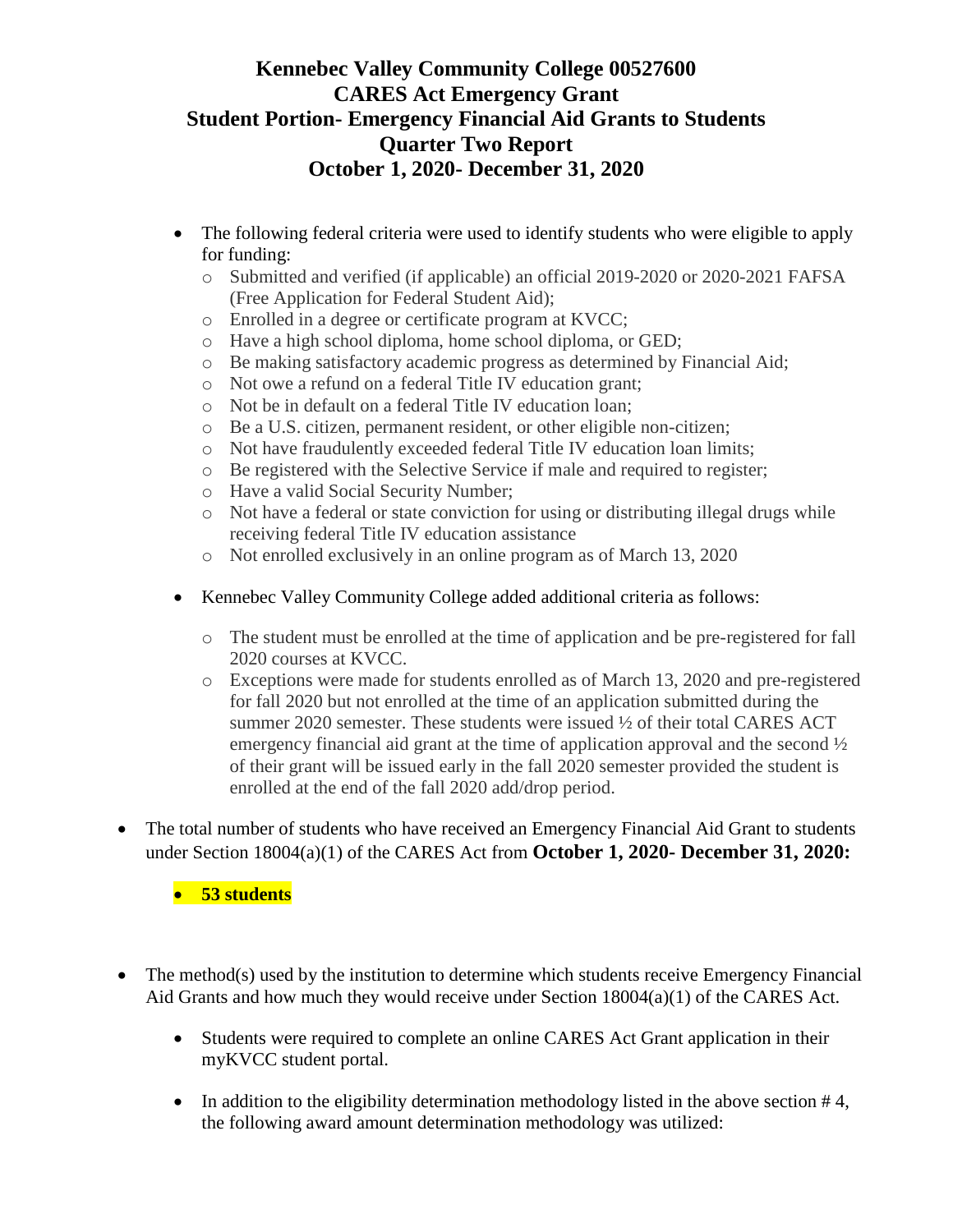| <b>FAFSA Determined</b><br><b>Estimated Family</b><br><b>Contribution (EFC)</b> | <b>Total CARES ACT Award</b><br>Amount                               |
|---------------------------------------------------------------------------------|----------------------------------------------------------------------|
| EFC > \$10,000                                                                  | The amount of student request, up<br>to \$500.00 (range \$200-\$500) |
| $EFC$ > = \$3,000                                                               | \$500.00                                                             |
| EFC < \$3,000                                                                   | \$1,000.00                                                           |

- Financial aid grants to students for are only permitted for expenses related to the disruption of campus operations due to coronavirus (including eligible expenses under a student's cost of attendance such as food, housing, course materials, technology, health care, and child care).
- Any instructions, directions, or guidance provided by the institution to students concerning the Emergency Financial Aid Grants.
	- Email Date: **May 29, 2020**
		- o Email Contents:



#### Dear KVCC Students:

Congress recently passed the Coronavirus Aid, Relief, and Economic Security (CARES) Act to provide some relief to students and colleges from the economic fallout related to the COVID-19 pandemic. CARES Act emergency funds are for the sole purpose of providing emergency financial grants to students for their expenses related to the disruption of campus operations due to COVID-19, such as housing, food, course materials, technology, healthcare and childcare expenses

• The link below will take you to the web page with information regarding the CARES Act. **CARES Act** 

• The application to request emergency funds will be found in your Student Portal.

- o Log in with your user name and password. o Complete the application.
- o Applications are reviewed every 2 weeks.

Please note that there are federal eligibility requirements. The criteria are listed in the above link for the CARES Act. If you have questions about eligibility please contact financialaid@kvcc.me.edu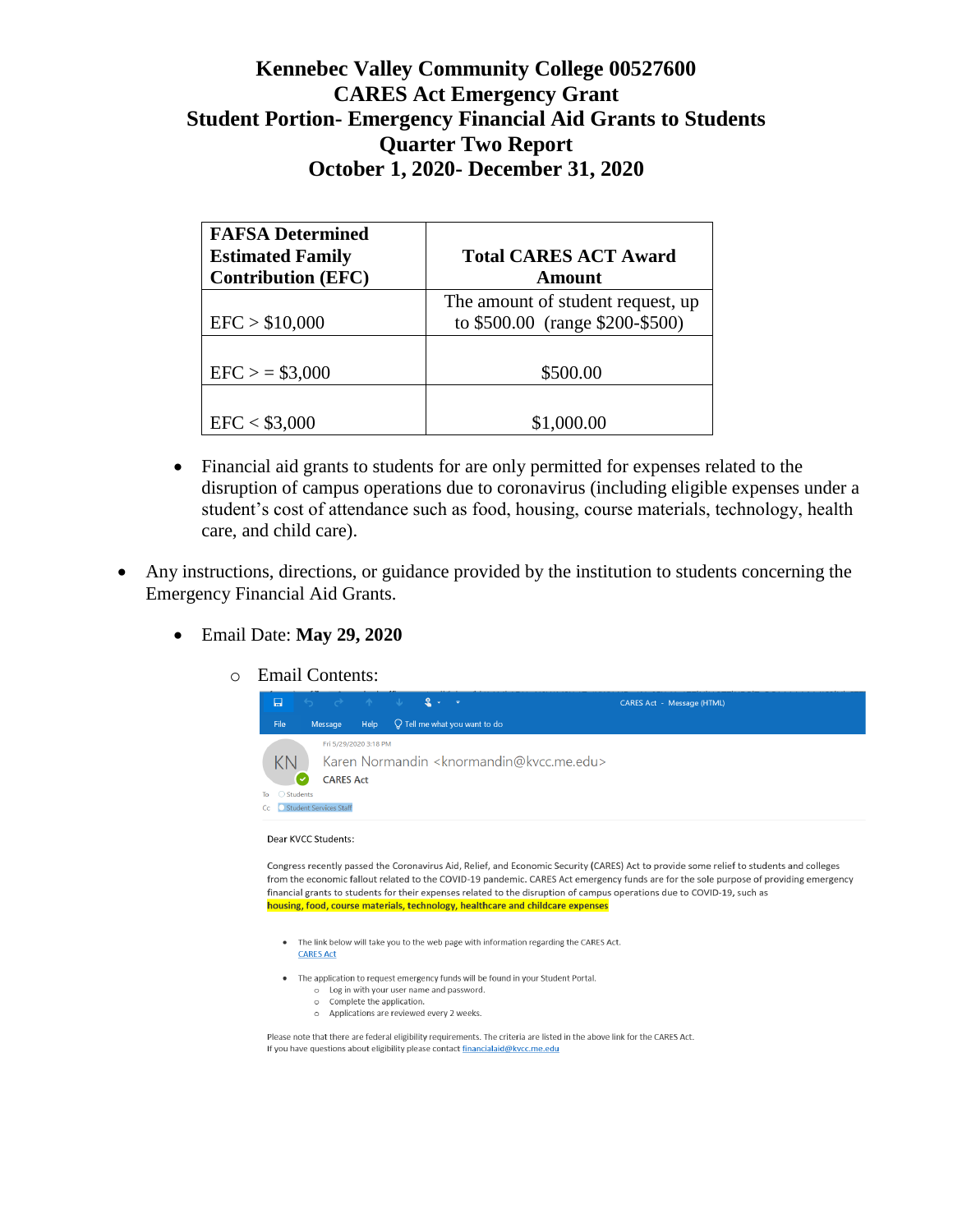- KVCC Mobile App Announcement Date: **May 29, 2020**
	- o Mobile APP Contents:



#### Dear KVCC Students:

Congress recently passed the Coronavirus Aid, Relief, and Economic Security (CARES) Act to provide some relief to students and colleges from the economic fallout related to the COVID-19 pandemic. CARES Act emergency funds are for the sole purpose of providing emergency financial grants to students for their expenses related to the disruption of campus operations due to COVID-19, such as housing, food, course materials, technology, healthcare and childcare expenses

- The link below will take you to the web page with information regarding the CARES Act. **CARES Act**
- The application to request emergency funds will be found in your Student Portal.
- Log in with your user name and password.
- Complete the application.
- Applications are reviewed every 2 weeks.

Please note that there are federal eligibility requirements. The criteria are listed in the above link for the CARES Act. If you have questions about eligibility please contact financialaid@kvcc.me.edu

Have a wonderful weekend-Karen

Karen Normandin Dean of Student Affairs & Enrollment Kennebec Valley Community College 92 Western Avenue Fairfield, Maine 04937

Mobile: 207.509.0575 Office: 207.453.5019

> **E** CARES Act - KVCC Internal Herman Impact from a sheet a distinct a final financial at distribution

> > $\overline{\mathsf{C}}$

 $\beta$ 

盒 ●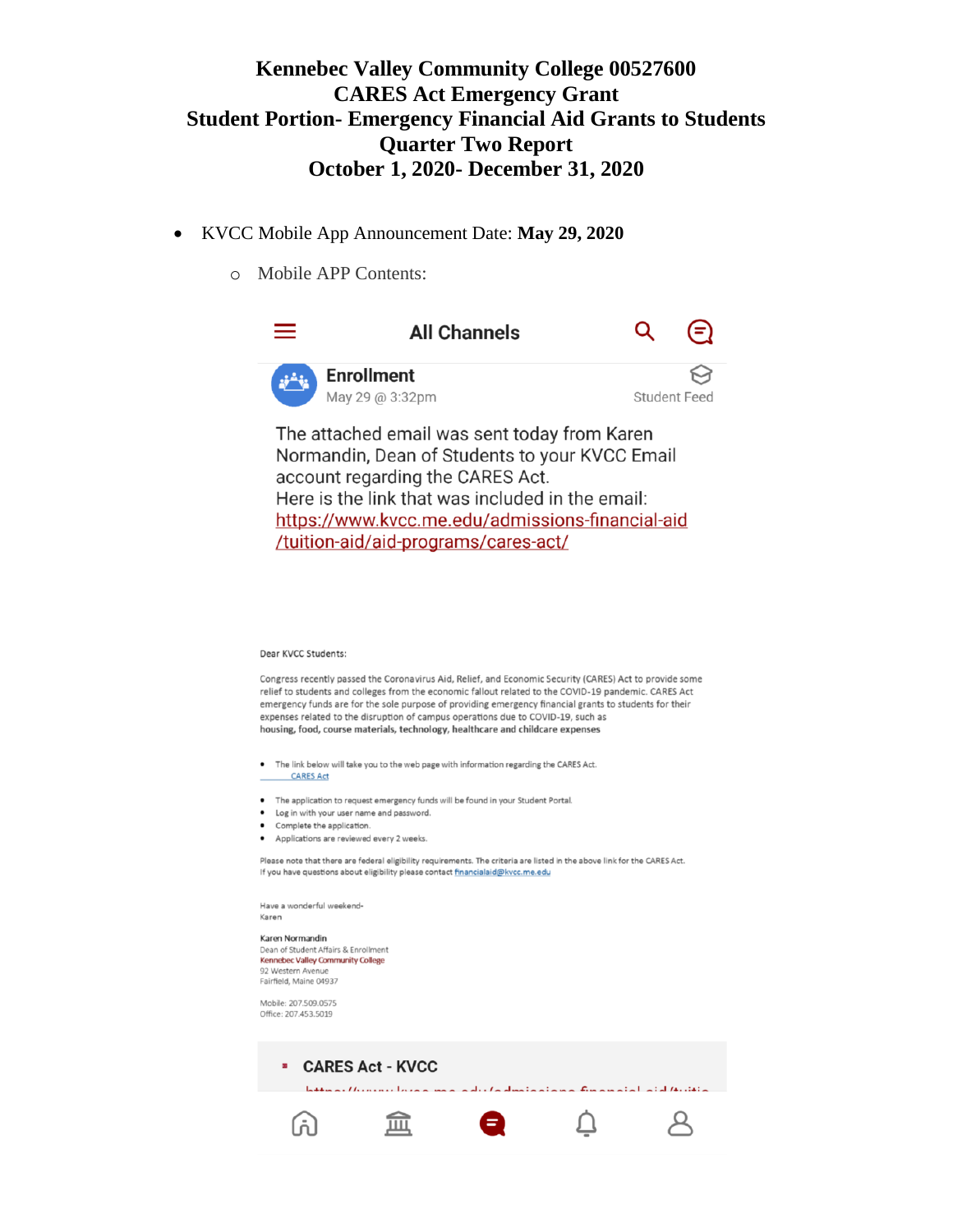- KVCC CARES ACT Webpage Publish Date: **May 27, 2020**
	- o Webpage URL: [https://www.kvcc.me.edu/admissions-financial-aid/tuition](https://www.kvcc.me.edu/admissions-financial-aid/tuition-aid/aid-programs/cares-act/)[aid/aid-programs/cares-act/](https://www.kvcc.me.edu/admissions-financial-aid/tuition-aid/aid-programs/cares-act/)
	- o Webpage Contents:
	- o **Frequently Asked Questions**
	- o WHAT IS THE CARES ACT AND WHERE DID THE FUNDING FOR THE EMERGENCY GRANTS COME FROM?
		- The Coronavirus, Relief and Economic Security (CARE) act was passed by Congress and signed into law on March 27, 2020. One aspect of the act was the creation of the Higher Education Emergency Relief Fund (HEERF). The Cares act provides funds to institutions for emergency financial aid grants to students whose lives have been disrupted by the COVID-19 pandemic.
	- o WHAT IS THE CARES ACT AND WHERE DID THE FUNDING FOR THE EMERGENCY GRANTS COME FROM?
		- The Coronavirus, Relief and Economic Security (CARE) act was passed by Congress and signed into law on March 27, 2020. One aspect of the act was the creation of the Higher Education Emergency Relief Fund (HEERF). The Cares act provides funds to institutions for emergency financial aid grants to students whose lives have been disrupted by the COVID-19 pandemic.
	- o WHO IS ELIGIBLE FOR CARES ACT EMERGENCY AID GRANTS?
		- Because CARES Act emergency funds are federally funded, eligibility has been restricted by the U.S. Department of Education to students who have filed a Free Application for Federal Student Aid (FAFSA) and participate in the federal student aid programs.
		- To be eligible, a student must:
		- KVCC has received an official 2019-2020 or 2020-2021 FAFSA (Free Application for Federal Student Aid)
		- Be enrolled in a degree or certificate program at KVCC;
		- Have a high school diploma, home school diploma, or GED;
		- Be making satisfactory academic progress as determined by Financial Aid;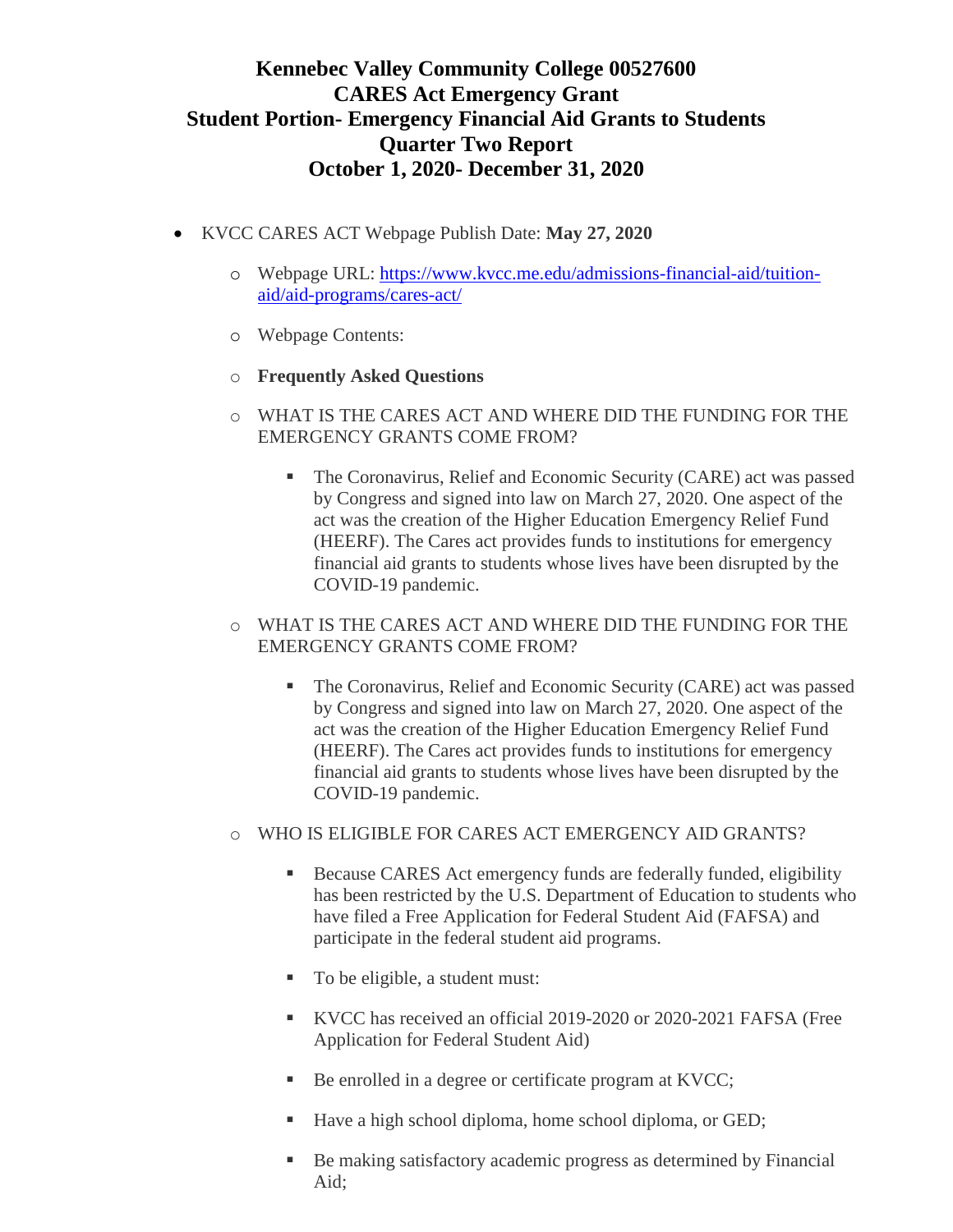- Not owe a refund on a federal Title IV education grant;
- Not be in default on a federal Title IV education loan;
- Be a U.S. citizen, permanent resident, or other eligible non-citizen;
- Not have fraudulently exceeded federal Title IV education loan limits;
- Be registered with the Selective Service if male and required to register;
- Have a valid Social Security Number;
- Not have a federal or state conviction for using or distributing illegal drugs while receiving federal Title IV education assistance
- Not enrolled exclusively in an online program as of March 13, 2020

### o DO I NEED TO APPLY FOR THE CARES ACT EMERGENCY GRANT AND HOW WILL I RECEIVE MY EMERGENCY GRANT?

- Students will complete an Emergency Grant Request Form. The form is in the [Student Information Portal.](http://my.kvcc.me.edu/) Applications will be reviewed biweekly. Upon meeting eligibility requirements, the amount of the emergency grant aid will be determined by a review of the request form (amount requested by the student and need for assistance as related to COVID-19) and the student's expected family contribution. Funds will range from \$200 to \$1,000.
- Checks will be mailed to the student's home address as recorded in the College's Student Information System.
- Checks will be processed and mailed five (5) days following approval of the student's application. Ineligible students will be notified in writing.
- o HOW MUCH EMERGENCY GRANT MONEY WILL I RECEIVE?
	- The amount of emergency grant aid will be connected to the student's expected family contribution as determined by the completion of the FAFSA (Free Application of Federal Financial Aid).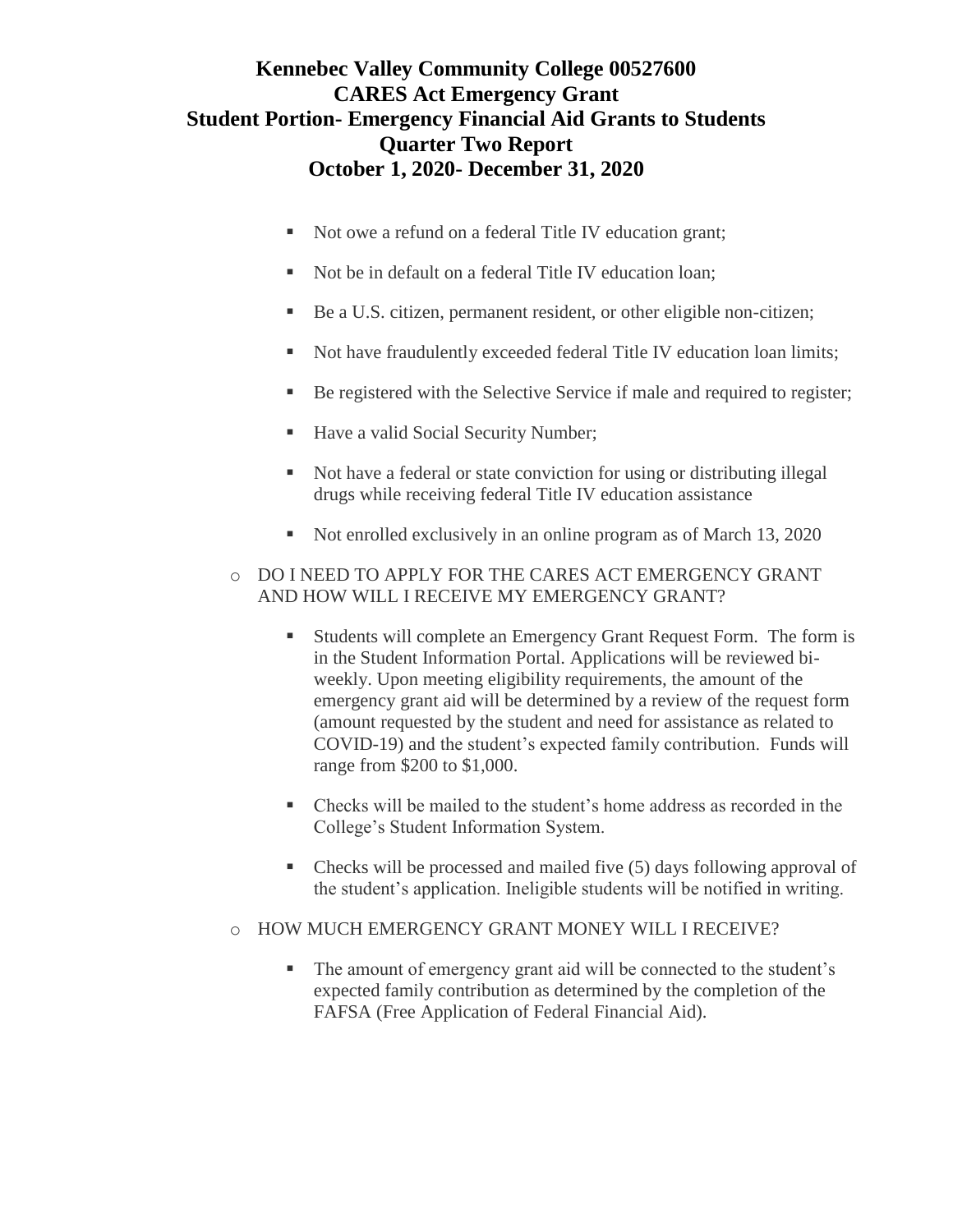### o WHAT IF I NEED MORE MONEY THAN THE EMERGENCY GRANT I RECEIVED?

- We understand that students have significant financial needs during this time. These emergency grants are meant to help meet your financial needs, but we know the grants may not be enough money for many students. If you are having substantial financial difficulties, please reach out to the Office of Financial Aid and Scholarships for information on other resources that may be available.
- o WHO DO I CONTACT IF I HAVE QUESTIONS?
	- For basic questions about your eligibility for CARES Act emergency aid grants, email [financialaid@kvcc.me.edu](mailto:financialaid@kvcc.me.edu)
	- For questions about the disbursement of grant funds, email [businessoffice@kvcc.me.edu](mailto:businessoffice@kvcc.me.edu)
- KVCC CARES ACT student email sent: **January 6, 2021**

**From:** Michelle Webb **Sent:** Wednesday, January 6, 2021 2:14 PM **To:** *KVCC January 2021 enrolled students meeting CARES eligibility screening* **Subject:** Resources for KVCC Students Spring 2021

First Name,

Good afternoon and happy new year!

As the KVCC spring 2021 semester is about to start, I am writing to share a few student resources that you may potentially be eligible to receive.

## **1. KVCC Cares Act Emergency Student Relief Grants**

a. These grants to students are permitted for emergent expenses related to the disruption of campus operations due to coronavirus (including eligible expenses under a student's cost of attendance such as food, housing, course materials, technology, health care, and childcare). b. Awards are based on the student's FAFSA Determined Estimated Family Contribution (EFC)

- i. Total student CARES ACT award amounts range from \$200-\$1,000
- ii.  $EFC > $10,000 =$  the amount of student request, up to \$500.00
- iii. EFC  $> = $3,000 = $500.00$  grant
- iv. EFC < \$3,000 = \$1,000.00 grant